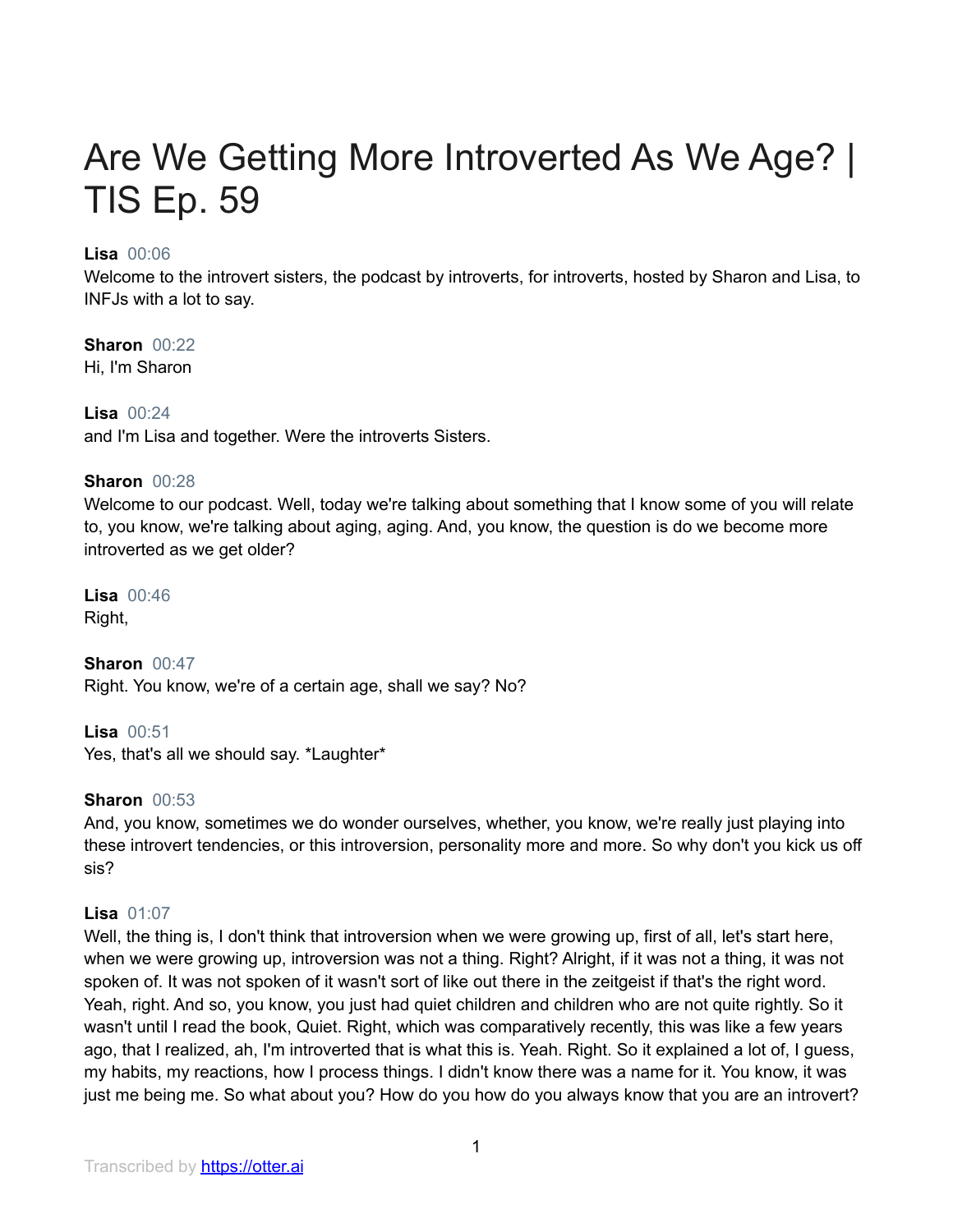#### **Sharon** 02:05

No, no, no, I mean, similarly to you, you know, people would describe me as a shy child. Right.

#### **Lisa** 02:10

Right, which you were not.

## **Sharon** 02:11

Which I was not, which I was not, but that's how I was described. Yes. Right. And what tended to happen was that, you know, there wasn't the language of introversion, but I think I found out about it a little before you, because I can't remember where I worked. But at some point, I ended up doing a personality test and discovered I was an INFJ. Right. And that is the point at which I learned about introversion. Right, and realized that there was a name for this thing that I was that wasn't shyness. Right. Right. Exactly. And so since then, it's more like, you know, what does this mean? What does this being introverted actually mean? Right, right.

#### **Lisa** 02:50

And, I mean, for me, like, when I, when I read Quiet, right, it definitely was a relief, to realize that, that there was a name, you know, that that there was a name and that there were other people out there, like me, because so much of society is extraversion based, that, you know, if you don't fit into that norm, you are looked at differently and treated differently. Right. Exactly.

#### **Sharon** 03:19

Yeah, exactly. And so it's, you know, it's really important to, to have that knowledge yourself. Yeah. That that is, you know, there's a name for this personality type. You're not some sort of weird anomaly. Right. You know, and also, I wish, I think the, the book quiet makes very clear that this personality type has strengths. Yes, you know, that that are really, really important. So that, in itself, I think, is also very empowering, you know, knowing, knowing that not only are you not some weird person hiding in a corner, you know, you're, you're introverted, which means that you get, you know, you feed your spirit in a different way from people who are extroverted. And that it is okay.

#### **Lisa** 04:03

It is completely okay. Right. And so, so my question to you really, because I mean, as we told our listeners, like, we're starting off really talking about the aging process. Now, we're not going to get into the, you know, the creaking of our bones,

#### **Sharon** 04:16

No, no.

#### **Lisa** 04:17

Or how we groan And every time we sit or stand, we're not going to talk about that at all. No, no, what we are going to talk about is aging as it relates to introversion. So my question is, do you find like having discovered or learned that you're introverted? You know, as the years have passed by, do you find that you have become more introverted as you've gotten older?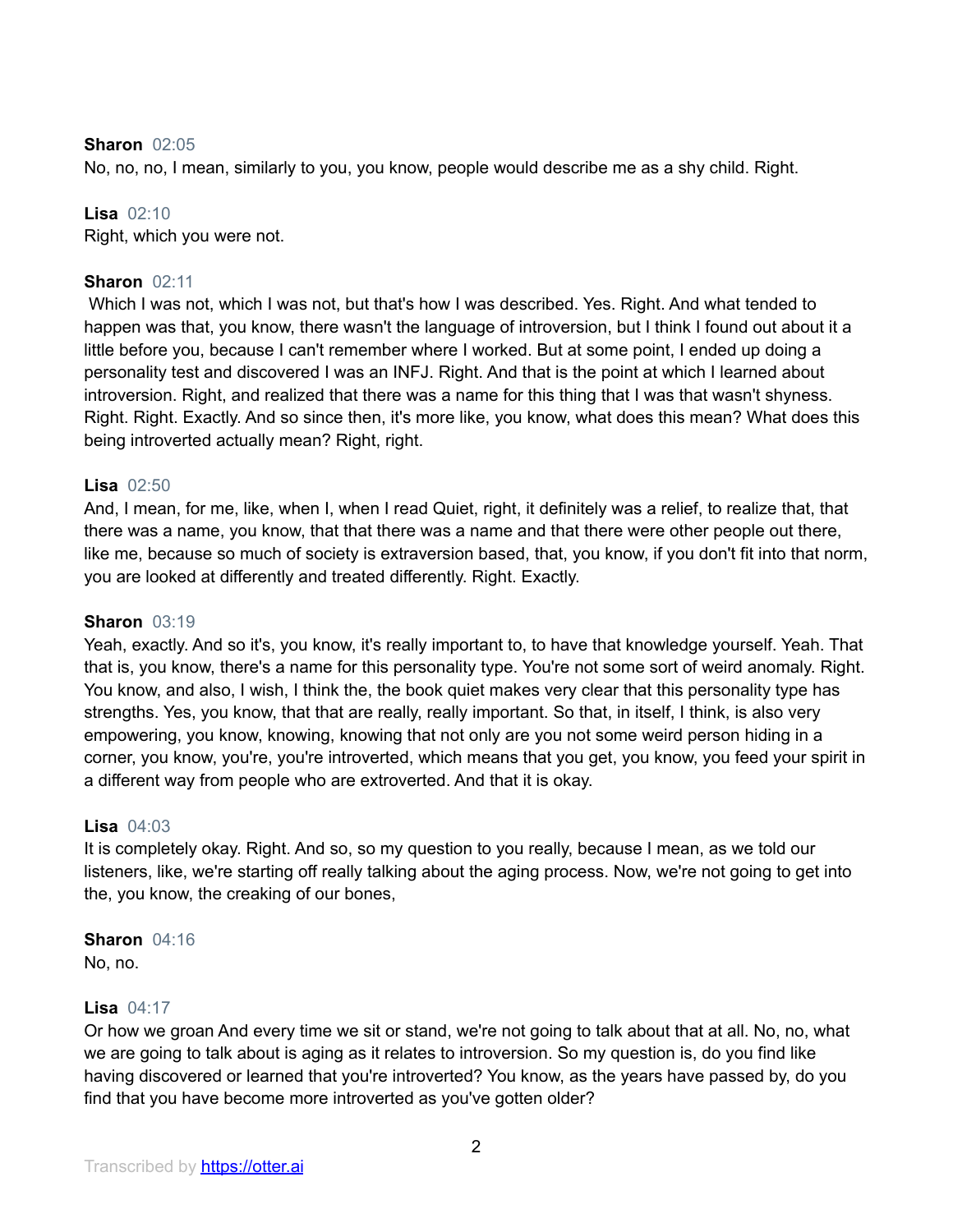#### **Sharon** 04:38

Well, it's an interesting question that because in a way, I think if you're introverted, you're introverted, but as we both know, you know, sometimes you ended up having to fake extraversion in certain settings. And so I think there was definitely a phase even after I realized that I was an introvert, where I realized you there are certain things that one has to do in the workplace in relating to other people. And so you'd spend a lot of time putting on this, this,

# **Lisa** 05:07

It's masking. Yes.

## **Sharon** 05:09

Yes. So that you would, you know, you would come across, if not quite as extroverted, but certainly not as as introverted as I, you know, as I actually am. Right. And so, so there was that, and, you know, this is not to say, because, you know, pretty I, you know, I think of myself as generally being a, you know, a genuine and pretty authentic person. Right. But having, I mean, when you think back to how it was perceived when we were children, yes. You know, there was always the idea that this was not the way that one behaved.

## **Lisa** 05:38

Right, I mean, somehow, I don't understand how, it's so amazing, because you really can't win, right? Because when you think about it, the quote unquote, loud and boisterous children always been told to be quiet. Settle down. Yeah, you're being rowdy, you're disrupting the class. Yeah. Quiet children were like, you know, why don't you speak up? Why don't you speak up more, you know? And so like, you really can't, you can't can't make anybody happy. But there definitely was this feeling that something you know, something is wrong with you, or just wanting to sit down quietly in a corner and read a book or, you know, as you mentioned, like, growing up and going into the work world for me a big thing was I actually no, I do not want to have a group lunch. Of course, I've had several.

**Sharon** 06:17 Yes.

## **Lisa** 06:18

I've had several. I have had the silly small talk. Yes, I have, you know, ask people about, you know, whatever, and actually sometimes been genuinely interested, right? Yes. But honestly, speaking, my preference has always been to have lunch by myself, because I have so you know, when you get to like between 12 and two, right, depending on when you started work, I've already done I've expended a lot of energy just tried to exist and appear as the powers that be on the corporate plantation want me to appear? Yes. Right. And it takes it takes a lot of energy. So yeah, I absolutely want to just spend lunch by myself to recover, recuperate, and in the afternoon, get through the afternoon, the masking takes a lot of energy. A lot of energy!

## **Sharon** 07:02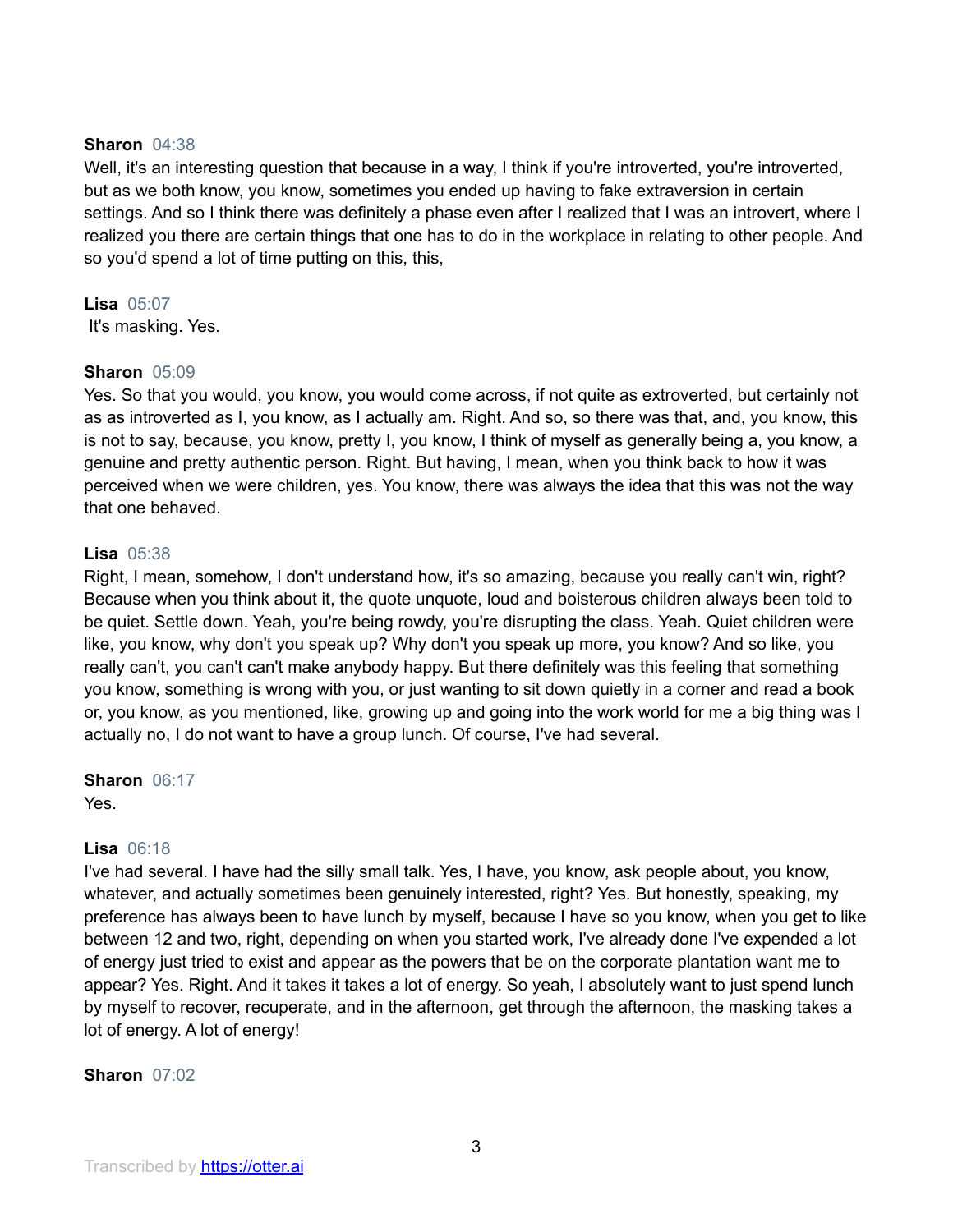also automatic is because of the way because of that. Yeah. You know, the the the disparagement of introverted behavior, yes. Right, has resulted in automatic masking. So you're right.

# **Lisa** 07:15

It's like, it's like, it's like a constant. And then okay, you add in or into some of our intersectionalities, you know, being Black being women, and so on. And so the code switching that we do, right is not just code switching to, quote unquote, appear more professional, right? Yeah, dress more. And I'm using air quotes, right? Dress more professionally in air quotes. Have our hair look more professional. Speak depending on accent, right, which is probably harder for me than for you. Because you have a hard light. I remember once in England, I heard you answer the phone. I was like, \*laughter\*

# **Sharon** 07:25

Who is speaking?

# **Lisa** 07:45

I turned around like who is speaking let you go pure 100%. Brit, right. When I mean, of course, you were living there. And we all have we all do is no judgment we all have our more professional, less professional voices. But can you imagine you have your what I would call your natural baseline accent, but then you spend an entire work day and then repeat that by how many days per year minus vacation? Yeah, all day everyday hiding your accents. You add that on then literally masking your personality, your code switching your Blackness to be more white, and your personality to be more extroverted. Yeah, and you're exhausted at the end of all of that day in and day out.

## **Sharon** 08:34

It can. It can, it can be exhausting. It can be exhausting. And that's why you know, there are days when you come home safe from work, especially those days when you have lots of meetings. So you're doing it in lots of different contexts. You're exposed to lots of people you're having to be relentlessly social when it doesn't come naturally to you. Yeah. And you are exhausted. So I think in a sense, I don't think that I have become more introverted, right. I think I have been I have compromised less on the fact that I am introverted.

# **Lisa** 09:09

Yes, well, I've compromised less on a lot of things.

#### **Sharon** 09:13 That's the aging process,

# **Lisa** 09:14

That's the aging process! I've compromised, started to compromise less on a lot of things and for me, and I think you as well, I think I would define us both in different ways. As you know, having a strong people pleasing gene, I think this applies to many women especially Yes. Right. So you know, we're people pleasers, and you want to make people happy and make other people feel uncomfortable. Sorry, feel comfortable, but like okay, well, who's really made me feel comfortable though?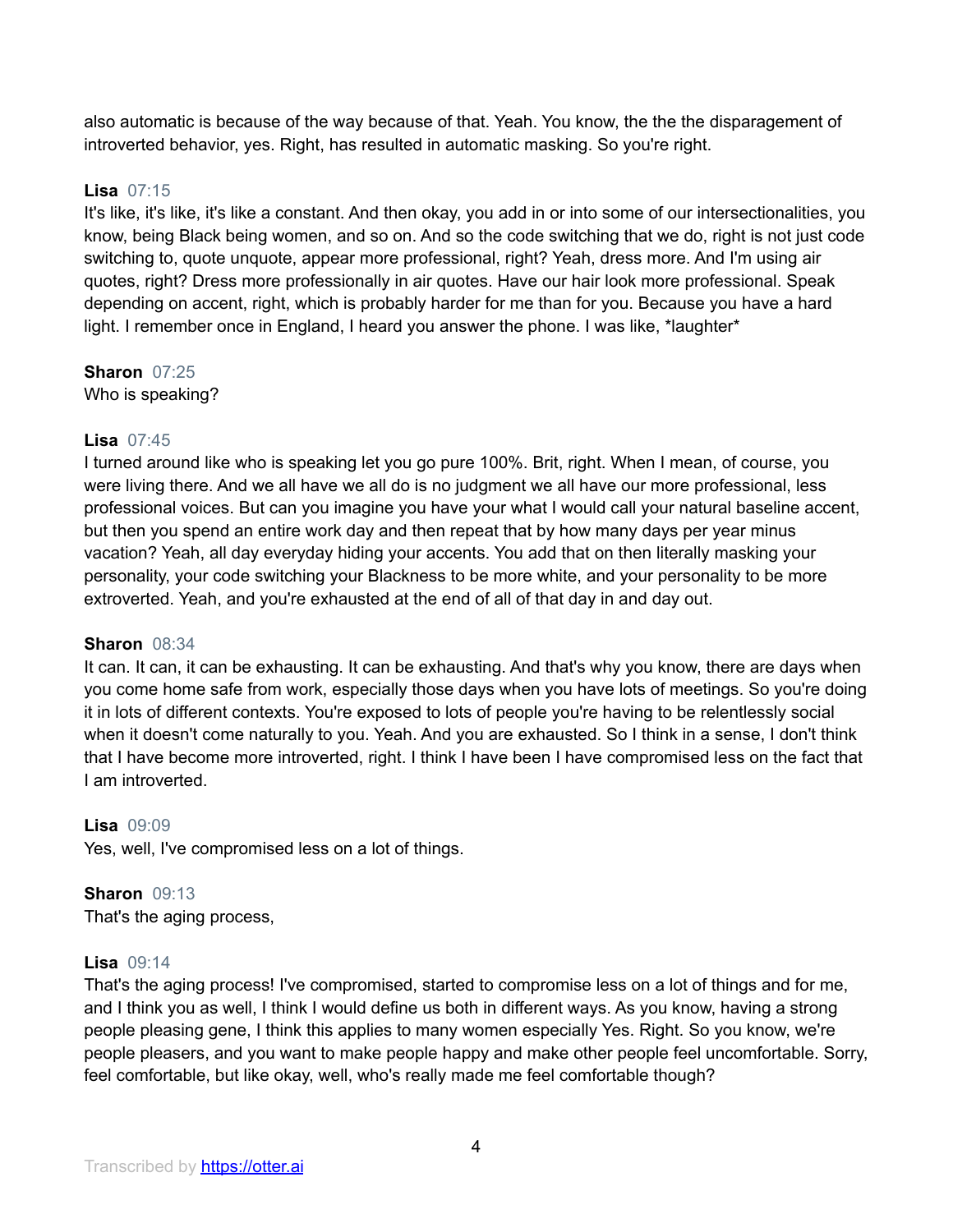# **Sharon** 09:37 Well, there is that right?

# **Lisa** 09:38

To make me feel comfortable. And so eventually realize, you know, what, I have to make myself happy. I have to make myself comfortable and if they want to get the best out of me, I actually have to compromise less because all of that energy that is being siphoned off to appear as people wanting to appear is energy that's not going into creativity. It's editing that's not going into Production and output is energy.

# **Sharon** 10:02

Right taking you away from living your purpose

# **Lisa** 10:04

is taking you away from from the true meaning of life.

# **Sharon** 10:07

Exactly, exactly. So were I think, at the point where I discovered that introversion was a thing, right? You know, I still did not, at that point feel comfortable to say, Oh, I'm an introvert. Right? Right. It was like, it was like, like, I knew I was an introvert. Right. And I would go home very quietly, and do my recovery thing. Yes. Saying anything? Yeah, the difference now, is that I will say, Yes, I'm an introvert. You know, I think you should know that I'm an introvert.

**Lisa** 10:34 Right.

**Sharon** 10:35 You know, I'm an introvert. So,

**Lisa** 10:36 you so you lead. So you lead with that?

**Sharon** 10:38 I lead with that.

# **Lisa** 10:40

The you know, that doesn't always work. I do. I do remember a distinct experience, where it's actually one of the hardest jobs I've ever had, that the whole the whole environment was toxic. I'm sure people can relate. But I remember the interview process. The person that I ended up reporting to asked me something, you know, they asked you what, you know, what my weakness is right, you know, that foolish question, right. And so, I did mention, I took care to mention that I am actually extremely introverted. And so I can appear quiet. But the quiet means that I'm actually thinking and processing. And you know, it is not a hindrance to my creativity, but I understand in an extroverted context. Yeah, the whole discussion. And the person said, oh, you know, I'm an introvert, too, and blah, blah. And that,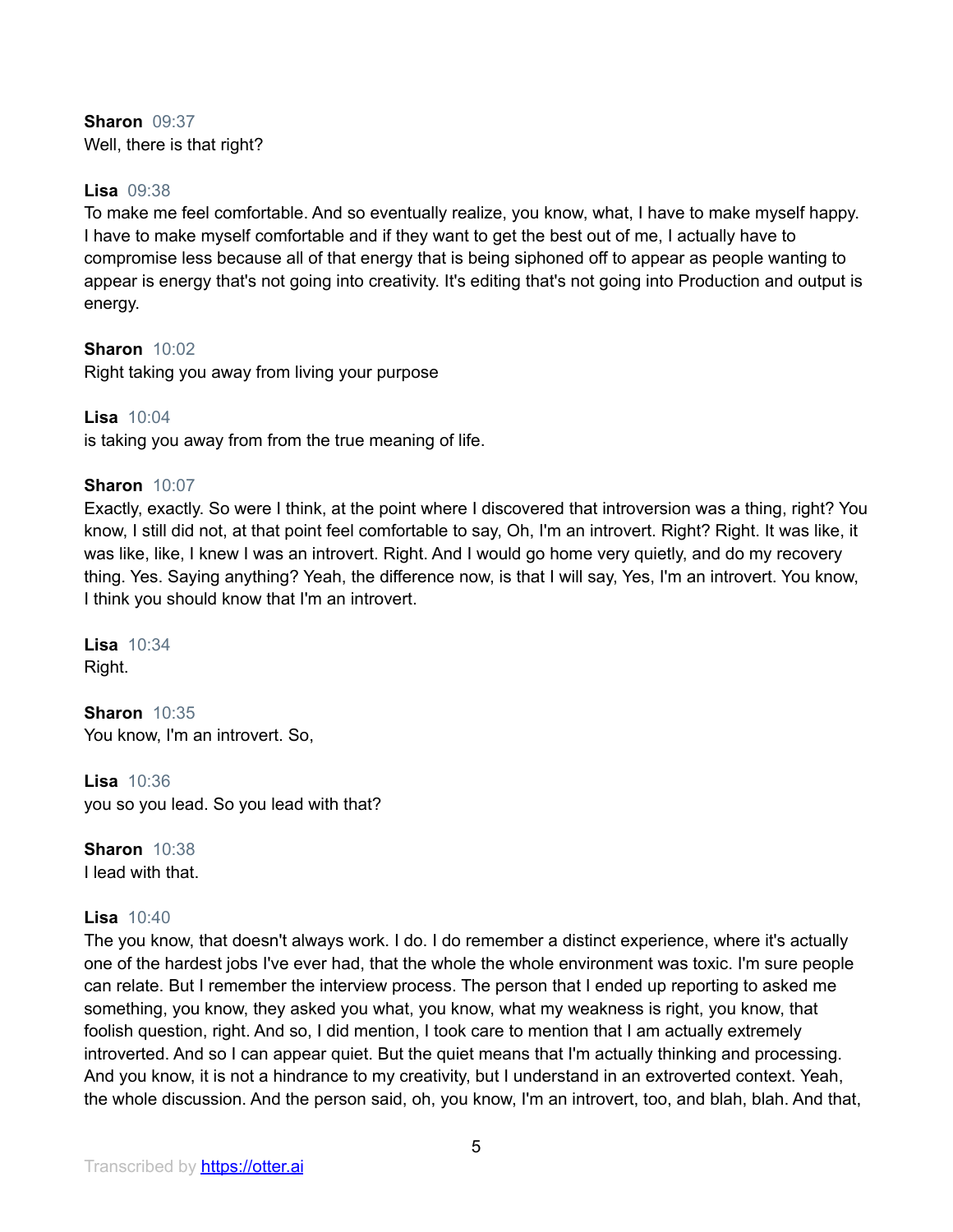you know, for the next few years, proceed to try and change me for an introvert into an extrovert. Right? Wow. Oh, my gosh, she was absolutely horrible. You know, absolutely horrible. And so, you know, people, I think sometimes this, this gets into a lot of the performa- tivity, performativity, that we speak about what we're dealing with anti racism is that most people say the things that they think they should say, but they don't actually mean them at all, right? Because actions, words count, words do matter. And words are important, but actions are all. Actions are all what are you doing? Okay, you, you say that you are inclusive of all personnel, personality types of all people of all abilities and so on. But how it is actually really playing out? Exactly. You know, what I'm saying? Exactly, right. Exactly. Yeah.

## **Sharon** 11:45

-tivity? No, I think I think that's really important. I think what has, what has helped me is that the the conversation around introversion has hotten up during the time that I've been a freelancer. Yeah. So I have been able to, you know, I'm working for myself, I've been able to space out my meetings and things like that, to give myself time. When I don't do it, I pay the price, like I had, you know, a few, a few months ago, I, I somehow ended up with three meetings, every day in a week, ooh, and zoom, but still,

#### **Lisa** 12:55

right? Zoom, let me tell you zoom, you would think zoom would be easier for introverts, it is not. Because somehow, you actually have to perform even more, because you're not in person. And so people don't have those body language cues and other cues that we that we rely on. And so you really have to put out a full Broadway performance, right? Yeah, a full Broadway performance in order to be seen to be participating fully. Right, because heaven forbid, you sit there and absorb information. Right?

#### **Sharon** 13:29

No, it really is. It's really, really difficult. And I suppose what has happened is that I am less willing to compromise on what I actually need as an introvert. Right, I have become so and I think that is part of the aging process. Because as you said, early on, you know, you're less willing to compromise on a lot of things. Right. And I think having that having that language, having that knowledge that, you know, this is my personality type. This is what I need, you know, that enables me to have conversations that ensure that I get more of what I need, right? Sure. There are times right. Sure there are times when I end up with back to back meetings, but I tell you after that last time that that happened, I said, Okay, not doing that I'm actually going to increase the padding between meetings in my calendar. Yes, yes, I have some more decompression time. Yeah.

## **Lisa** 14:23

I block off. I not not always I don't always remember and, you know, maybe I'll start making this a more consistent practice. I definitely sometimes just block off time. So that you know, between meetings, so you have time to breathe.

#### **Sharon** 14:37

Yeah, so my calendar software also allows me to, to block out like, you know, I can block out days and weeks where people can't book meetings. Yeah, I you know, so.

#### **Lisa** 14:45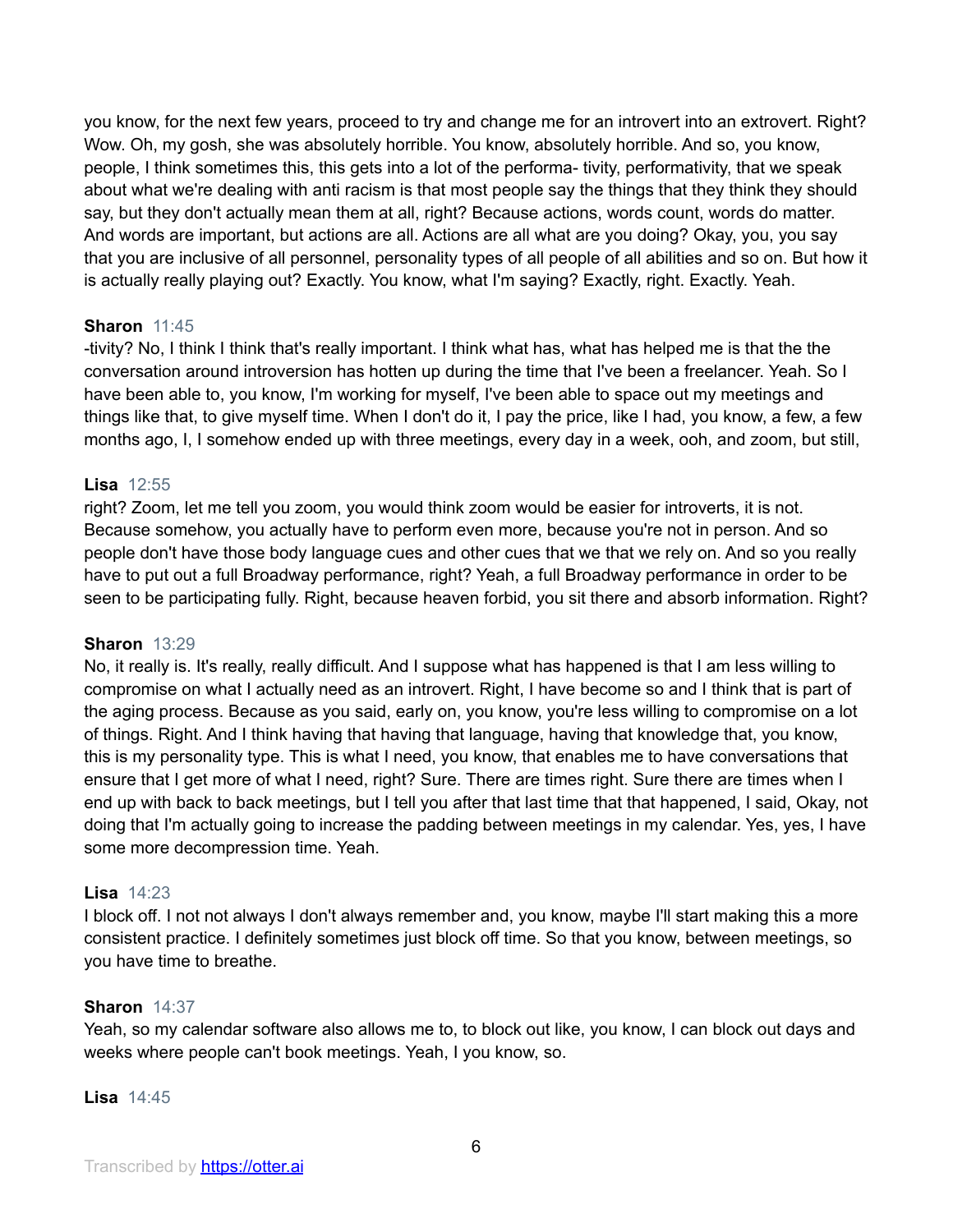I love that.

# **Sharon** 14:45

Yeah, sometimes I just, you know, I just do that, you know, if I've had a busy meeting week, you know, I remember that same situation. I got to the middle of the week looked at the weekend said okay, I can't take any meetings next week. Right? Because because you need that recovery time. Not only do I need to recover time but you know, I need the thinking time. Yes, I need the time to actually be able to do the deep work that introverts do well,

**Lisa** 15:06 Exactly.

# **Sharon** 15:07

And in order to do that, I need to be not stressed out by having to be on all the time. Right. Right, exactly.

# **Lisa** 15:15

You know, so in turn, but in terms of, you know, has, you know, have we gotten more introverted as we've gotten older or as life has gone on? You know, I don't think okay. I do remember after I was in that after I was hit by by that car that time. I do remember, really, I felt like my entire personality changed. And so

# **Sharon** 15:43

You think you've gotten more introverted?

## **Lisa** 15:44

I think, yeah, a lot changed. For me physically, mentally, emotionally after that. I do think that some of it may to, you know, it's like post traumatic, yeah, shock or whatever, right. Some of some of it was probably that, and some of it was probably, you know, a little soup saw depression. Right? Because, I mean, it's, it's a hard thing to go through. But I definitely knows, I've mentioned this to you before, where there are some things that changed about my brain and my personality, at that time, that have never gone back to being the same. And one of them was I definitely noticed, I became a lot less less able to mask, it was like a, like, a lot of part of my, I guess, my, my shell, the shell that you used to the armor that used to get through the world, it was like literally shattered and never like fully got back together. Right? And so I guess based on that, in terms of what we're discussing, yes, I became more introverted after that, for sure, you know, and less able, because I was less able to mask, I had to then start advocating for myself sometimes with you know, with more or less success, but at least I was having those sorts of, okay. Can you handle XYZ? Being able to tell, you know, people that I was reporting to, you know, is it okay, if I skipped it, I might need it for this meeting. Because if I'm not needed for this meeting, my time is better spent working on XYZ project. Is that okay with you? Yeah. You know, whereas before earlier in my career, that was not a possibility. Well, no, you know, yeah, to even have those discuss.

## **Sharon** 17:22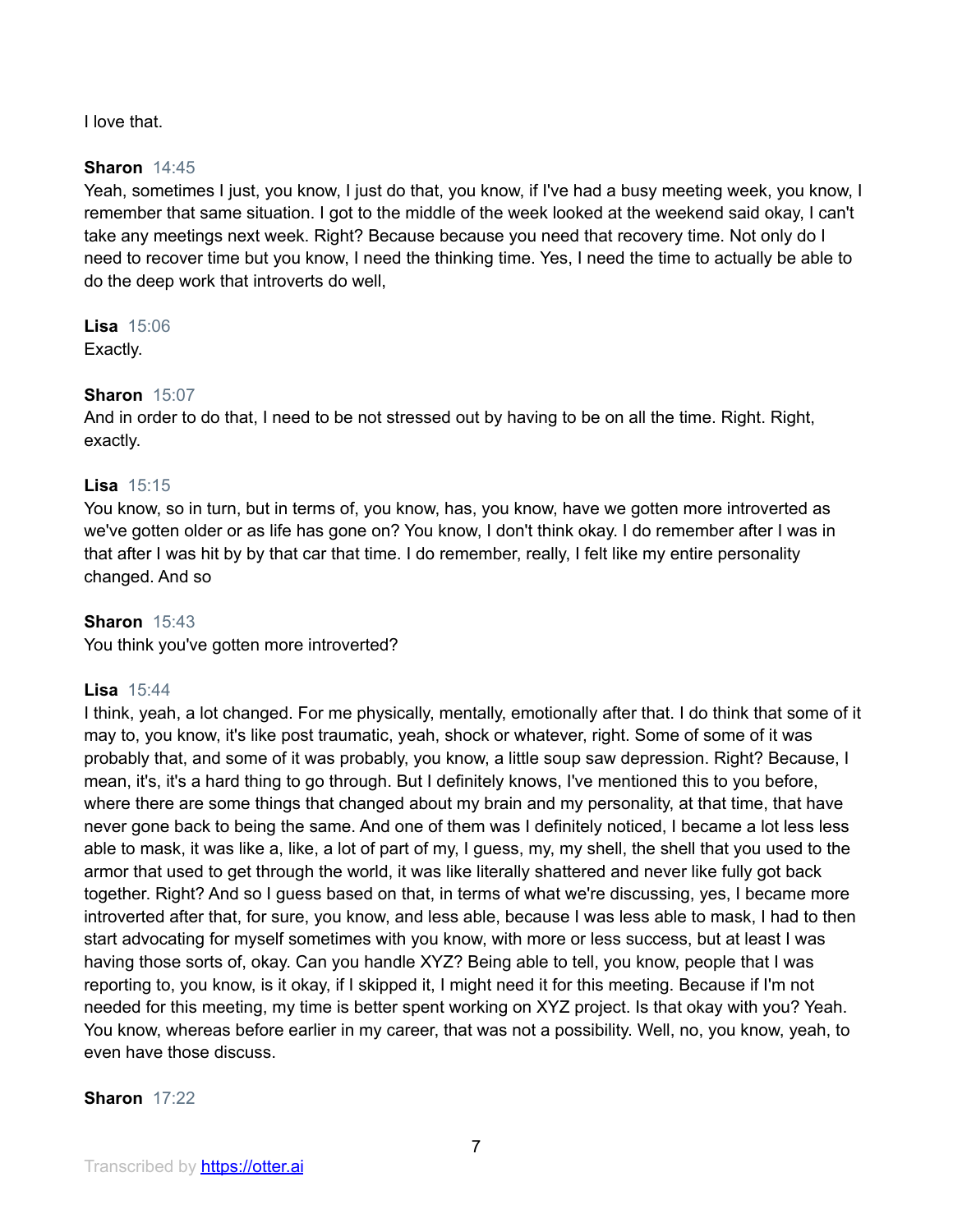Again. Yeah, I think, you know, as you progress in your career, you have a little more seniority you do you do, you're allowed to have those discussions in a way that you're not when you're a junior colleague, and they tell you to turn up for things, you turn up for things. No matter how you personally might feel about it, no matter how exhausted you are afterwards.

**Lisa** 17:38 Exactly.

# **Sharon** 17:39

Right. And so I really appreciate this time in my life, when I'm able to acknowledge the fullness of who I am,

**Lisa** 17:45 Right.

## **Sharon** 17:45

And say, okay, yes, I'm an introvert, which means, you know,

## **Lisa** 17:49

yeah, I'm not coming to your cocktail party. That's what that means. I'm not coming to a cocktail party, I'm not going to your happy hour.

# **Sharon** 17:56

And text don't call.

## **Lisa** 17:57

Text don't call. I'm having lunch by myself. I am leaving work as soon as work is done. I am leaving work. I do not want to hang out with you all after, love you byeee. \*laughter\* I don't want to hang out with you. It is work. No. And that's another thing. It's like, people, a lot of companies have this thing where we're family here and blah, their family till they fire you first of all, right. But you know, these people are not your family. They're not your friends, you we do not we don't need to do the team building foolishness, you know? And I'm sure that there are probably, I mean, I'm speaking in generalizations. There are people for whom it works, for whom it works, there are companies for whom it works and the companies for whom it is actually true. And authentic. Yes, very few. Yes. But I know, I know that they do exist. But in general, no, these are not your family, they're not your friends. So I am not going to try to expend my energy trying to make people that I know would cross the street and close your bag if it saw me outside the office.

**Sharon** 18:58

And that has happened.

# **Lisa** 18:59

And it has happened. Yes. Right. The people that you work with for five years, and then you see them, they see you out of context, right. And literally literally don't recognize you it's not it's not a question of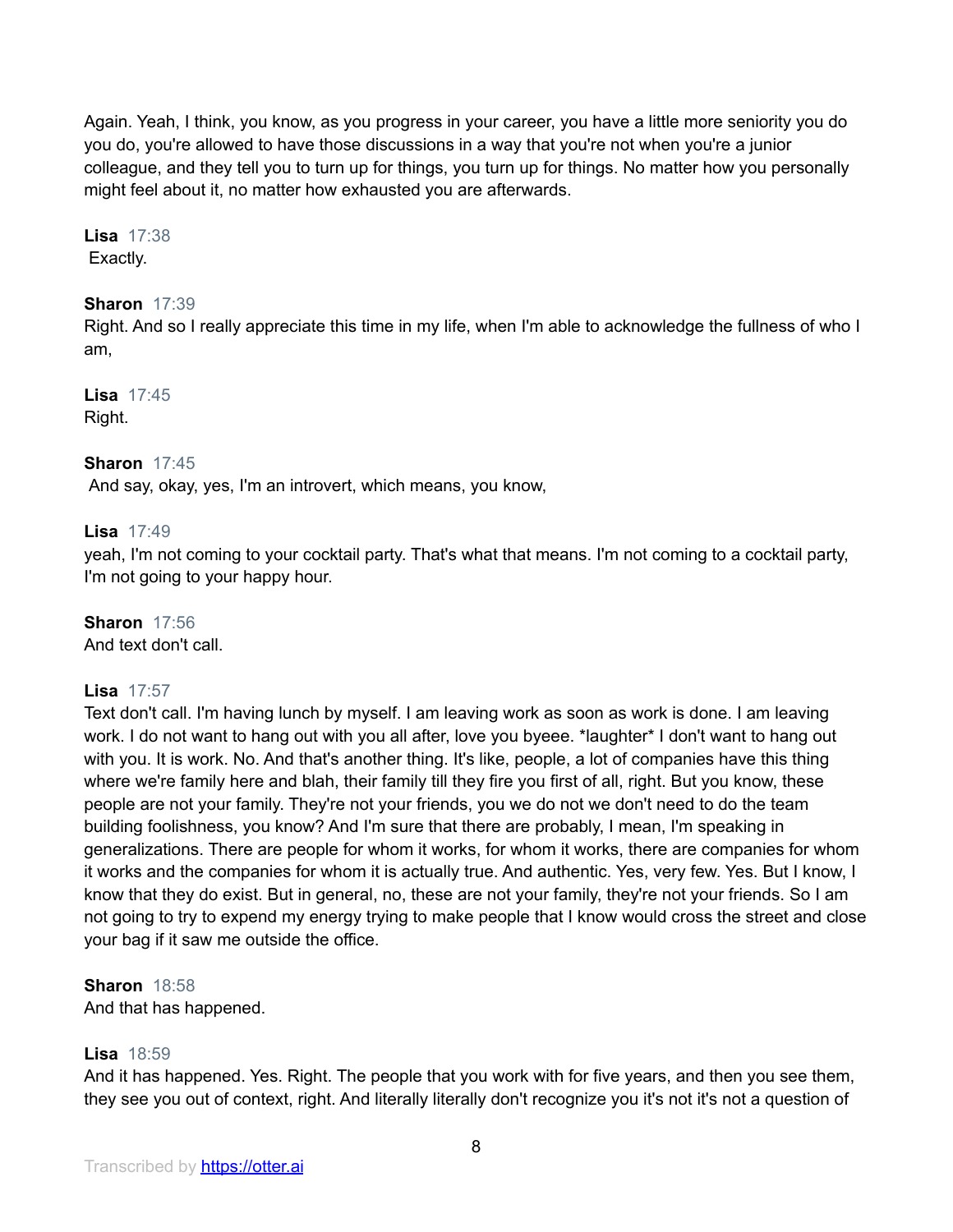you have a moment and think they have a moment thing. Oh, this faces is familiar, they literally do not recognize you or remember you Yes. Or forget your name.

# **Sharon** 19:17

Worse, they do recognize you and they cross the street to avoid talking to you.

**Lisa** 19:21 Exactly.

**Sharon** 19:22 Because that has happened.

# **Lisa** 19:23

Yes. Which mind you by the way, I do it too, because I don't want to talk to ya'll. \*laughter\* So you're the introvert because introversion so it's a whole different thing, you know, but um, but yeah, so these people are not your friends, even though I'm not going to pretend that they are, I have friends. I have friends. I have family. And my energy is focused on building bonds with them. Right? Is it important to have a certain that you do need so there has to be some social commerce right? Yes. Yes, you do need to be able to collaborate and get along with your colleagues. I'm not saying otherwise. Right. But Don't fake it to make it what it isn't. It is work. Yes.

# **Sharon** 19:59

And I, you know, I do think one of the things that I saw recently that was really interesting is when a company was talking about its diversity, equity and inclusion policy, they actually mentioned introverts by name.

**Lisa** 20:13 They did? Wow!

## **Sharon** 20:14

Yes. And I thought that was so amazing. I think that's the first time I've ever seen it. And you know, there was a recognition that introverts have something to add to the workplace that does not require them to be the life and soul of the party. Right? Right. Influence have things to add to any relationship that does not require them to be the life and soul of the party. Right? Your introverts are there thinking and processing and coming up with ideas, and strategizing.

**Lisa** 20:40 Quietly,

## **Sharon** 20:41

quietly, because that's how they do it best. And so if you have a mixed team, you need to allow space for introverts to do their thing in the way that works for them. Yeah, right. And then in your daily relationships with with, you know, with friends and family, you know, it's important to recognize that some of the people in your circle might be introverts, and therefore, they are not going to go want to go